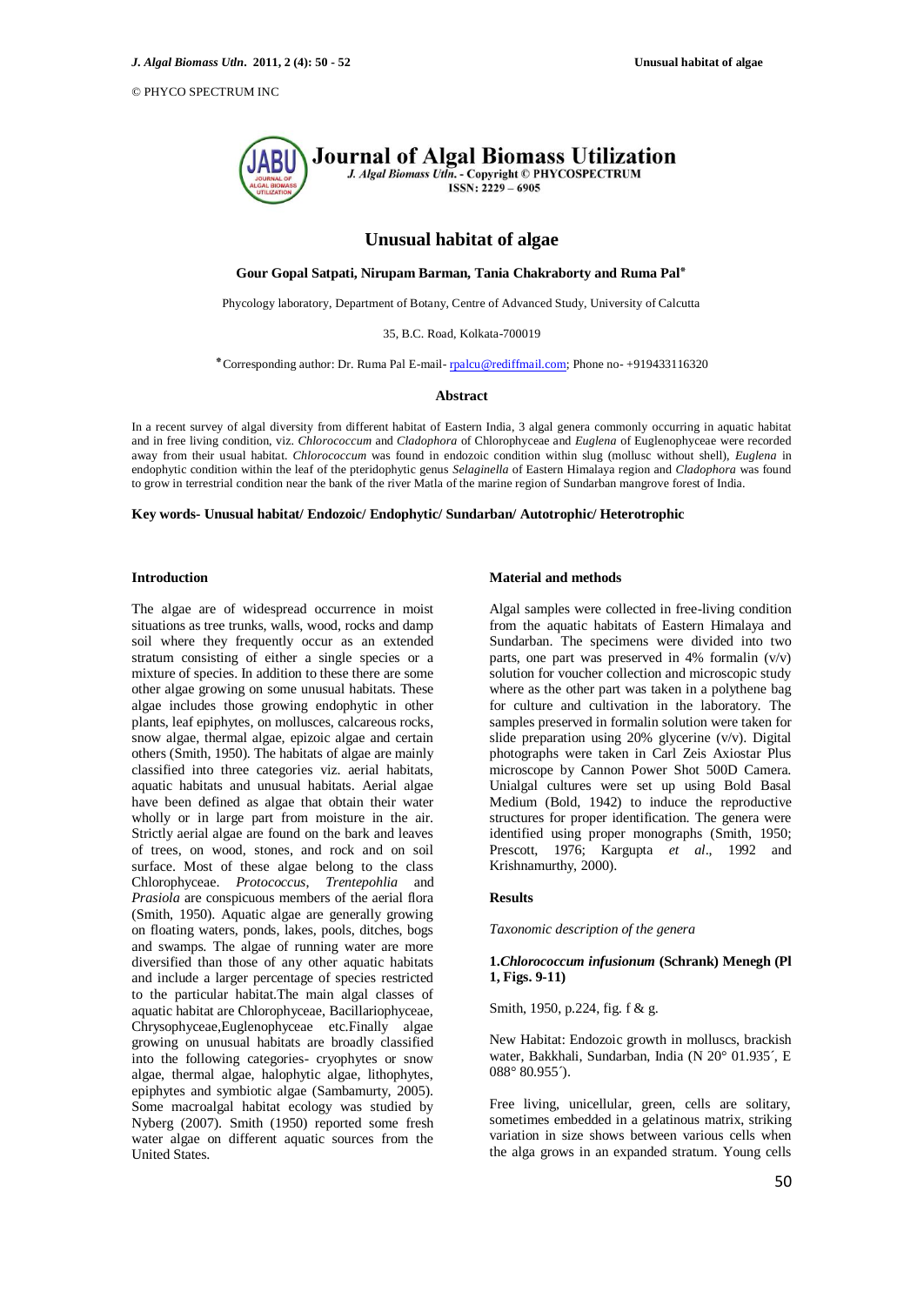# © PHYCO SPECTRUM INC

are thin walled and spherical or somewhat compressed, old cells have thick walls that are often irregular in outline, the thickened portion of a wall are often distinctly stratified, young cells are 40-125 μm in diameter and mature cells are 150-210 μm in diameter, chloroplasts of young cells are parietal massive cups, completely filling the cell except for a small hyaline region at one side, they contain one pyrenoid, as a cell increases in size, the chloroplast usually becomes diffuse and contains several pyrenoids, the cells are uninucleate until shortly before reproduction.

# **2.***Cladophora nitellopsis* **Boergesen (Pl 1, Figs. 4-8)**

Boergesen, 1939, figs. 11-13; Dixit, 1970, p. 106; Nizamuddin & Begum, 1973, figs. 38-39; Krishnamurthy, 2000, p.146, fig. 21H.

New habitat: Marine, Hamanbere Island, Sundarban, India (N 22° 00.117´, E 088° 42.609´).

Filaments subdichotomous in the lower parts, alternately branched above, cells of main axis cylindrical, 125 μm in diameter and 180-250μm long, with thick cell walls up to 25 μm, branches in lower

parts at long intervals but in upper parts, frequent, almost one branch from each cell, cells of branches 75 μm in diameter, 7-10 times as long, with cells 45 μm thick, 2-3 times as long.

# **3.***Euglena gracilis* **Klebs (Pl 1, Figs. 1-3)**

Smith, 1950, p.353; Prescott, 1982, p. 393, pl. 85, fig. 17.

New habitat: Fresh water, endophytic in *Selaginella*  leaf, Eastern Himalaya, India,  $(N 27^{\circ} 03^{\circ}, E 88^{\circ} 19^{\circ})$ .

Unicellular, green, uniflagellate free swimming cells are continually changing in shape as they move through water, the cells are fusiform to acicular and with the posterior and more or less pointed, the single flagellum is bifurcate at its lower end and with a granular swelling at the point of branching, cells are 5-20 μm long and 3-15 μm broad and having an eyespot at the anterior end, the chloroplasts are numerous and discoid to band shaped, they may be with or without pyrenoids, division may take place while the cells are motile or after they have come to rest, division in the motile condition is longitudinal and begins at the anterior end.

**Plate 1: Showing some unusual habitat of algae**



Fig 1. *Euglena gracilis* in the leaf margin cells of *Selaginella sp* (20µm); Fig 2*. Euglena* cells growing endophytically within the stomata of *Selaginella* leaf (20µm); Fig 3. Isolated *Euglena* from *Selaginella* leaf in laboratory cultural condition (20µm)



Fig 4. *Cladophora nitellopsis* in the terrestrial zone of Hamanbere Island, Sundarban (2cm); Fig 5. Showing formation of grass like mat under simple microscope (2cm); Fig 6. Showing branching pattern under compound electron microscope (200µm)